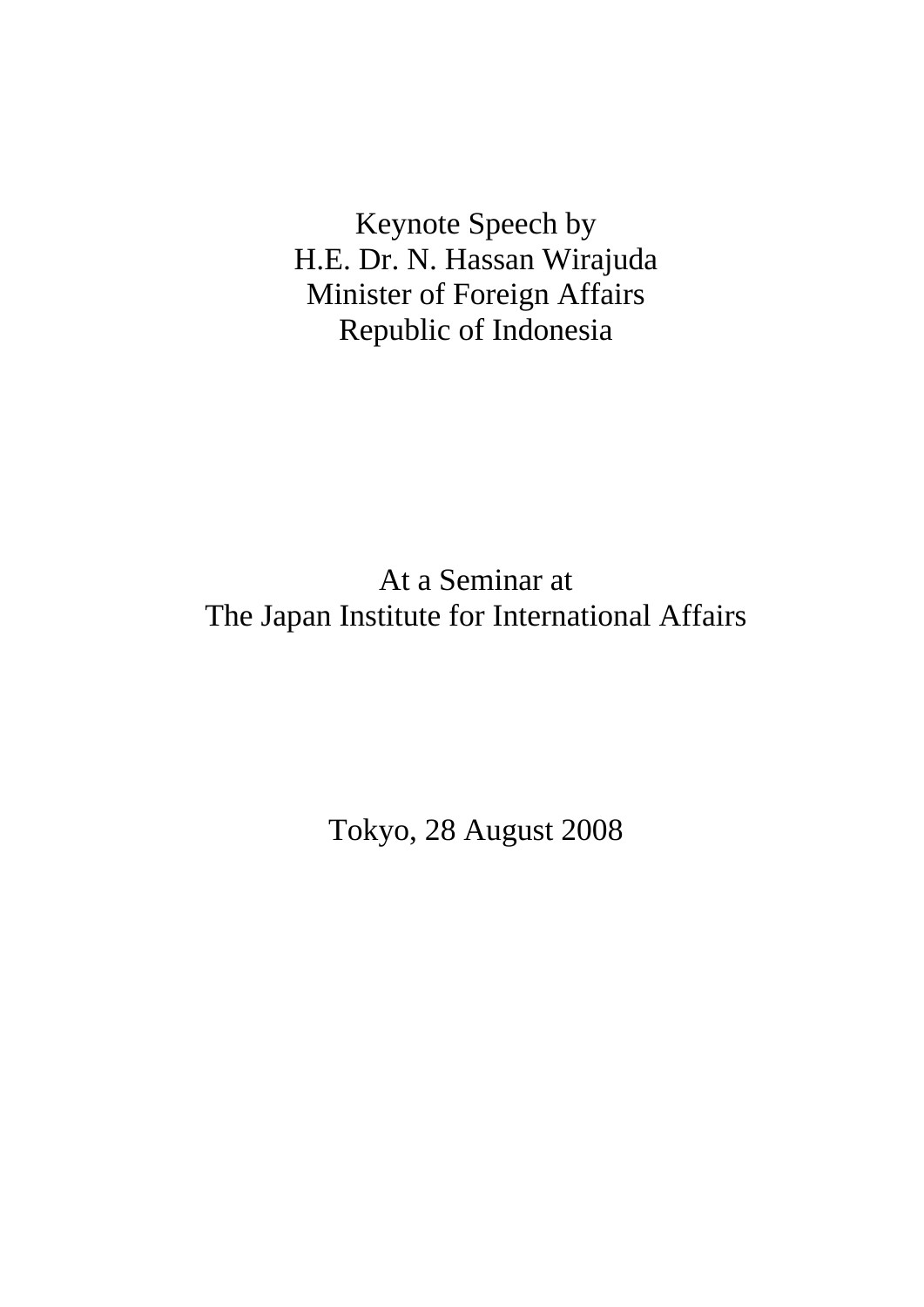Mr. Chairman, Distinguished Speakers and Participants, Ladies and Gentlemen,

I am honoured and delighted to be with you today. A trip to Japan is always a special occasion for me. That is because I have many friends here. And also because every time I come here, I learn something that makes me more confident about the future of the East Asian region.

Let me therefore thank the Japan Institute for International Affairs (JIIA) for organizing this event and inviting me to share my thoughts with you on "*East Asia: Towards Regional Integration*."

Indeed, there is no better way to commemorate the golden jubilee of the establishment of formal diplomatic relations between Japan and Indonesia than a discussion in depth on what our two nations can do for each other and what we can do together for the region in which we both are active and committed players.

Since half a century ago, Japan has always been one of Indonesia's closest and most important partners. Japanese investments built up most of the economies of East Asia; the Indonesian economy is no exception. Through Japanese investments and through official development aid (ODA), Japan has been deeply involved in the socioeconomic development of Indonesia. Our bilateral trade has always been growing.

Japan has strongly supported Indonesia's transition into a more fully democratic system of governance. To cite just one example, during the series of historic elections of 2004 when the Indonesian electorate directly voted into office the country's President and Vice President, and members of Parliament, 20 election observers and technical experts came over from Japan to help.

Japan has been a true friend in good and bad times. The Japanese Government and people were among the first and quickest to respond when an earthquake and tsunami devastated our province of Aceh and the island of Nias. Japan was there to save lives and bring relief to survivors. Japan is still there helping with the rehabilitation and reconstruction of the devastated communities. That is friendship in its purest form.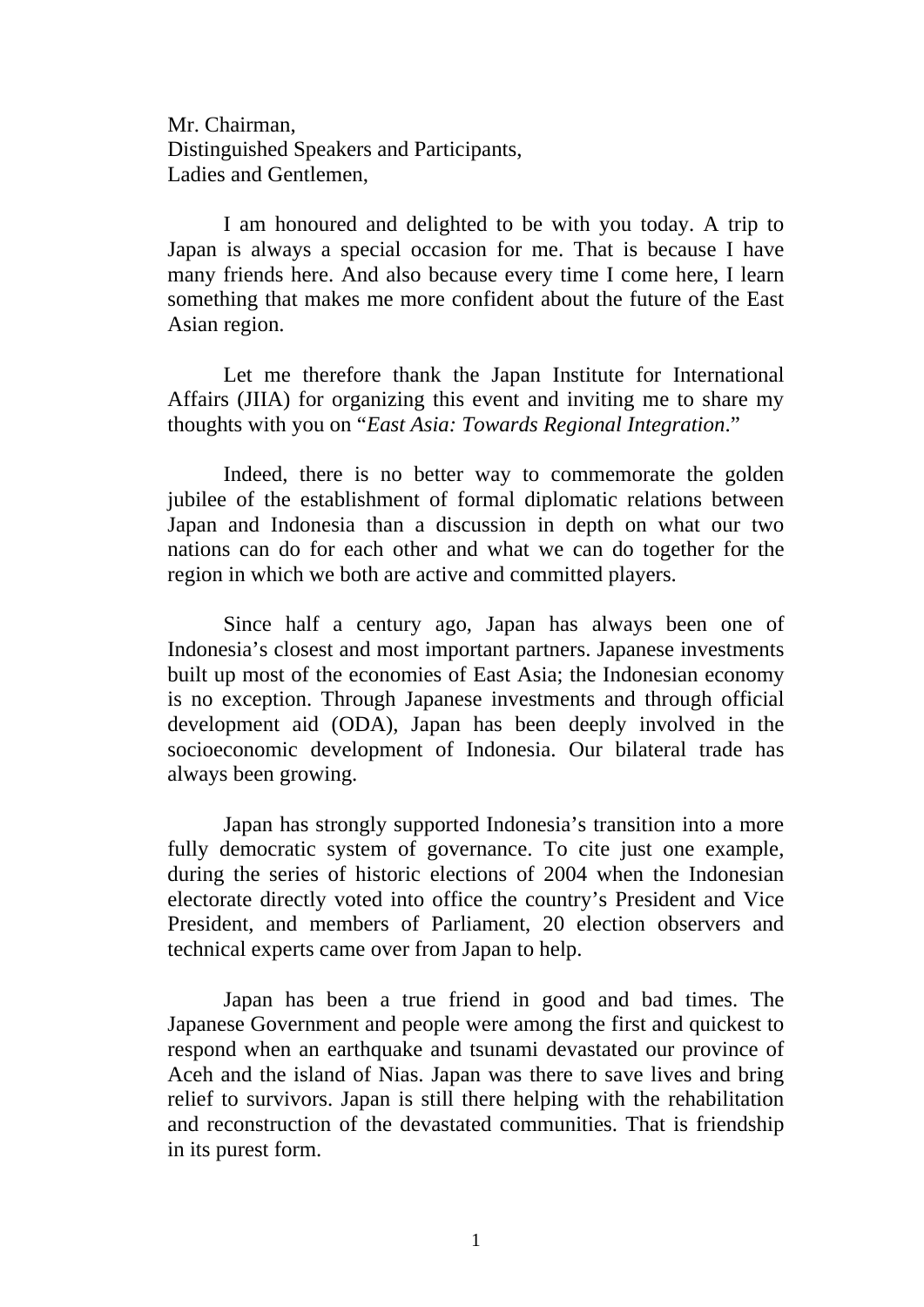And I am sure that friendship will grow stronger, with the signing of the "*Strategic Partnership for Peaceful and Prosperous Future*" in 2006. That partnership has taken our cooperation to a higher and more comprehensive level. I expect it to form a strong bond between our nations that will offer extraordinary opportunities to our future generations.

Fleshing out that partnership is the recent entry into force of the "*Indonesia-Japan Economic Partnership Agreement* (IJEPA)" that further enlarges and strengthens our cooperation in trade, investment and economic development.

 What makes our relationship special is its freedom from the baggage of the past. That is because we in Indonesia have taken a positive and practical approach to our relations with Japan. Thus we achieved an early and total reconciliation that enabled us to move forward together on the road to progress, never looking back to the vagaries of history.

 We must look intently, however, at the vagaries of the world we live in today. We are in a global situation in which non-traditional threats to security freely mix themselves with traditional threats.

Hence, we still have to worry about the proliferation of weapons of mass destruction and the constant possibility of interstate armed conflicts. We must also come to grips with the reality of intrastate conflicts, the possibility of pandemics, and our vulnerability to natural disasters.

On top of all these, we must contend with an array of crises that humankind is saddled with. The world financial architecture has been in difficulties for some time. The world price of oil, although it came down a few rungs in recent days, is still exceedingly high and can shoot to higher levels any time.

We are in the midst of a food security crisis, as nations have been neglecting agriculture. And, finally, there is the inconvenient truth that global warming has been upon us for some time.

 These are the global issues that Japan and Indonesia must address on a bilateral basis and in concert with other nations.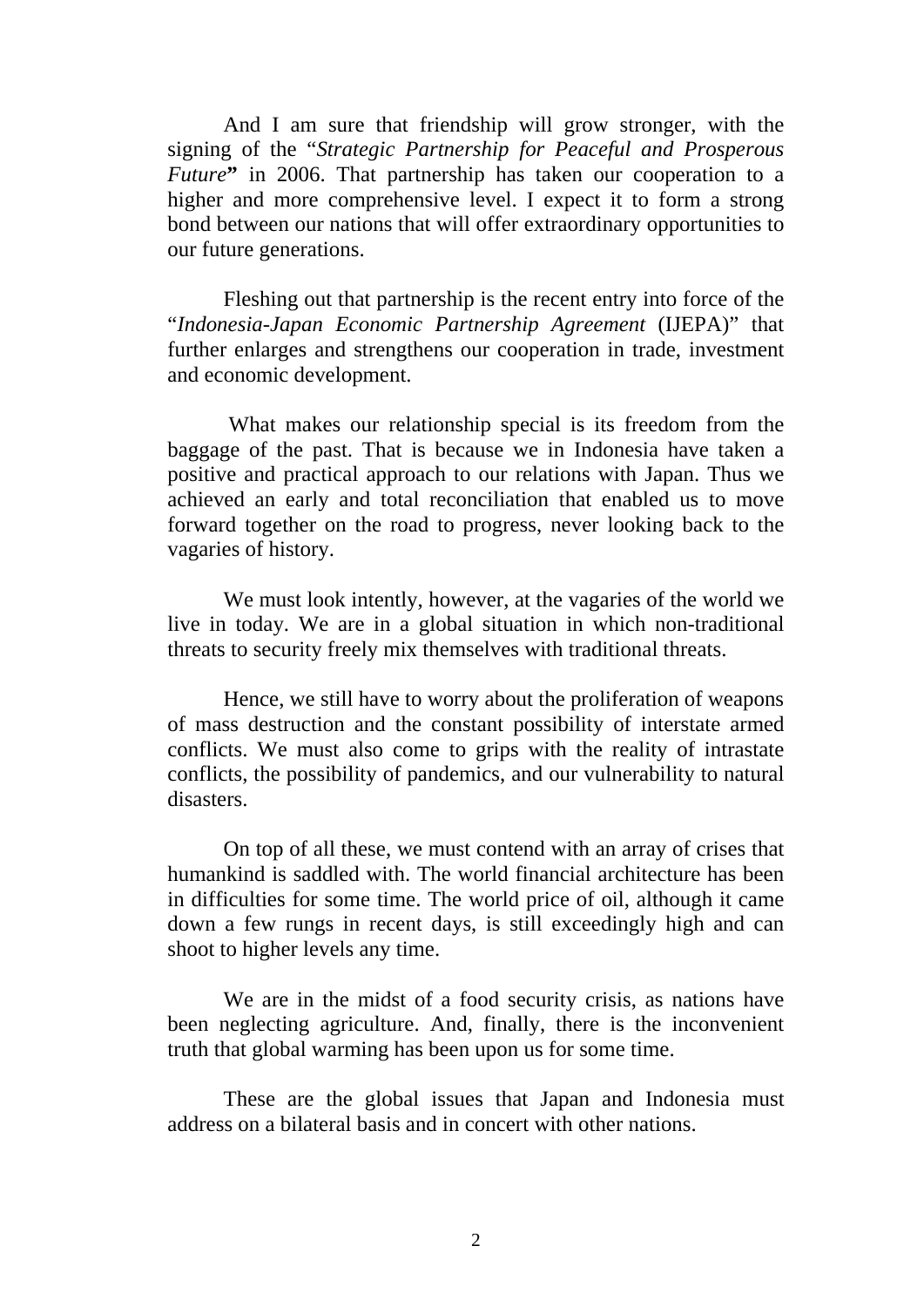There is no doubt that although Japan is struggling to retrieve its dynamism some two decades ago, it is still the world's second largest economy. As such, it can bear the crises as well as any highly developed country and will certainly contribute to their solution. And Japan remains politically stable.

This is not the case with several countries in Southeast Asia that have been hard-hit by the crises. The ASEAN economies are expected to contract from an average growth rate of 6.5 percent in 2007 to 5.7 percent this year. Malaysia and the Philippines are expected to considerably slow down from their 7.3 growth last year. As a group, the growth of the economies of Cambodia, Myanmar, Laos and Vietnam will stand still at seven percent.

The problem is compounded by political challenges the individual countries are facing. Malaysia is in political turmoil and so is Thailand. The Philippines, so near to resolving its conflict with the Moro Islamic Liberation Front, suddenly must put out brushfires of rebellion that can become a conflagration.

But the ASEAN region has been through a crisis before: the Asian financial and economic crisis of a decade ago that had profound political impact in Indonesia and Thailand. We weathered that crisis not by turning inward but, on the contrary, by intensifying our regional economic integration.

At the same time we deepened our engagement with our more economically mature Northeast Asian neighbours—China, Japan and South Korea—through the ASEAN Plus Three process.

Today, with ASEAN transforming itself into a true Community that stands on economic, political and sociocultural pillars, with ASEAN becoming a rules-based organization by virtue of its Charter, and with the support of reliable dialogue partners like Japan, the ASEAN region is in an even better position to weather any crisis.

Like the rest of the ASEAN family, Indonesia has not been spared from the impact of the crises. Social tension rose to some degree when we began lifting the fuel subsidy two and a half years ago. Fortunately this has not led to political upheaval largely because we spread out over time the impact of that painful but necessary measure. We also gave direct financial assistance to the poorest sector of our society.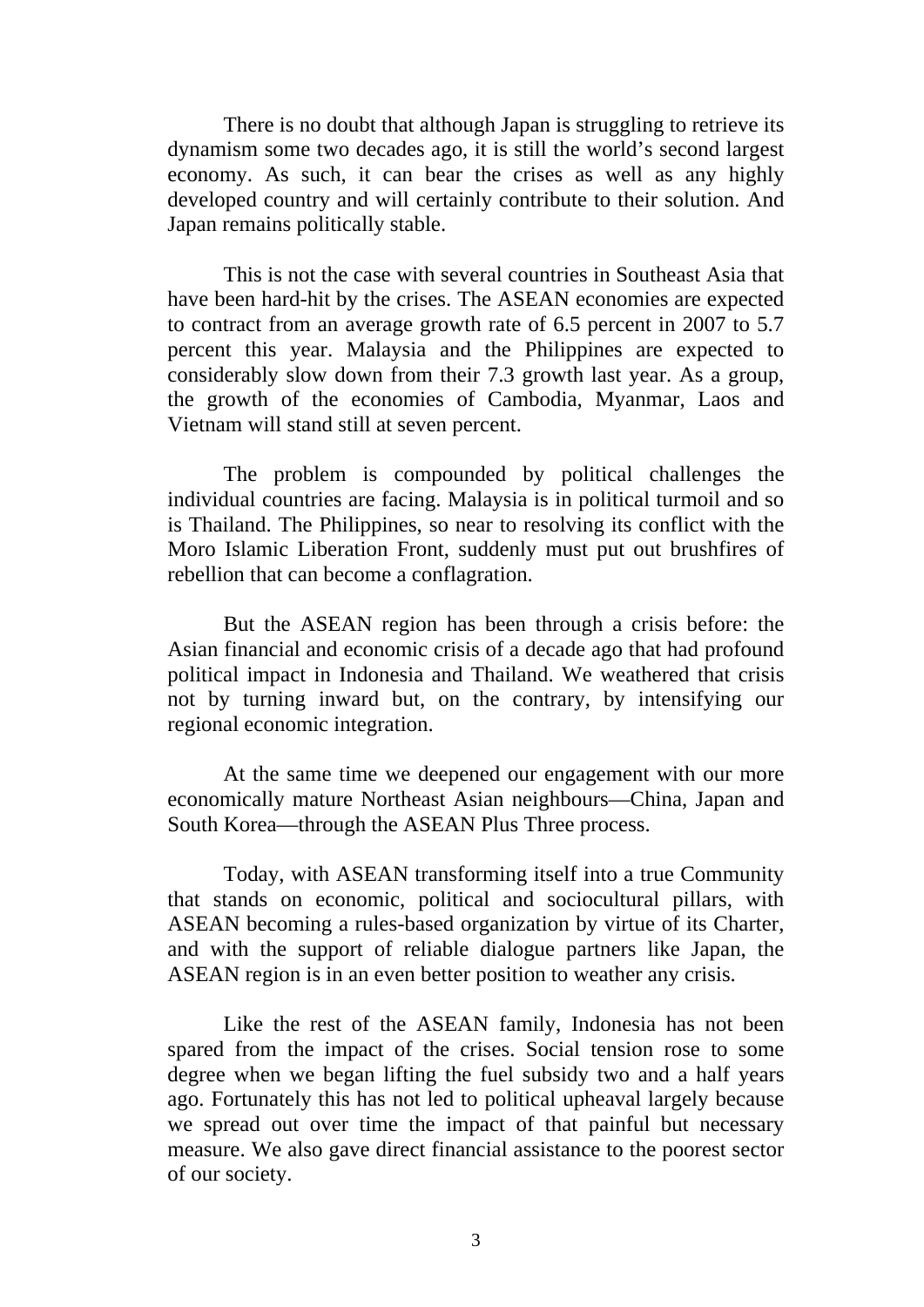Moreover we are still meeting our energy needs. We are enjoying a surplus of coal—the price of which has risen sharply, to the advantage of Indonesia. If you look at our total mix of energy sources, we are producing the equivalent of six million barrels of oil per day.

During the past one and a half years, our agricultural exports increased in volume and in value. Our trade surplus last year was US\$37 billion. We are still going for a growth of 6.3 percent this year, the target set by the Government. Our year-on-year growth during the second quarter was 6.4 percent.

So inspite of the global crises and the world economic slowdown, we in Indonesia are by no means in bad shape. And if the current trend holds, it augurs well for our democracy as we prepare for national elections in the middle of next year.

The democratic electoral process, I am happy to tell you, is alive and well in Indonesia. We probably hold the record in the number of democratic elections held within a span of three years. We had three national elections in 2004, and more than 280 local elections since then. By 2009 all local officials will be directly accountable to their constituent electorates.

Evidence of our political maturation is all over the country. In Aceh, for the first time in 30 years, we have achieved durable peace, which could finally deliver prosperity to the Aceh people.

In Papua, we have met the people's aspirations for meaningful autonomy by establishing the institutions for this purpose. We have engaged them in a "new deal" that has allayed popular dissatisfaction. The Papuans have also chosen their local leaders in free and democratic elections. Ample funds for development are flowing into Papua.

As the country with the largest Muslim population in the world, Indonesia has proven that Islam and democracy are not incompatible, but can exist side by side, each reinforcing the other.

Political observers have noted that Islamic political parties in Indonesia are all moving toward the ideological centre, since that is the only way they can improve their performance during elections.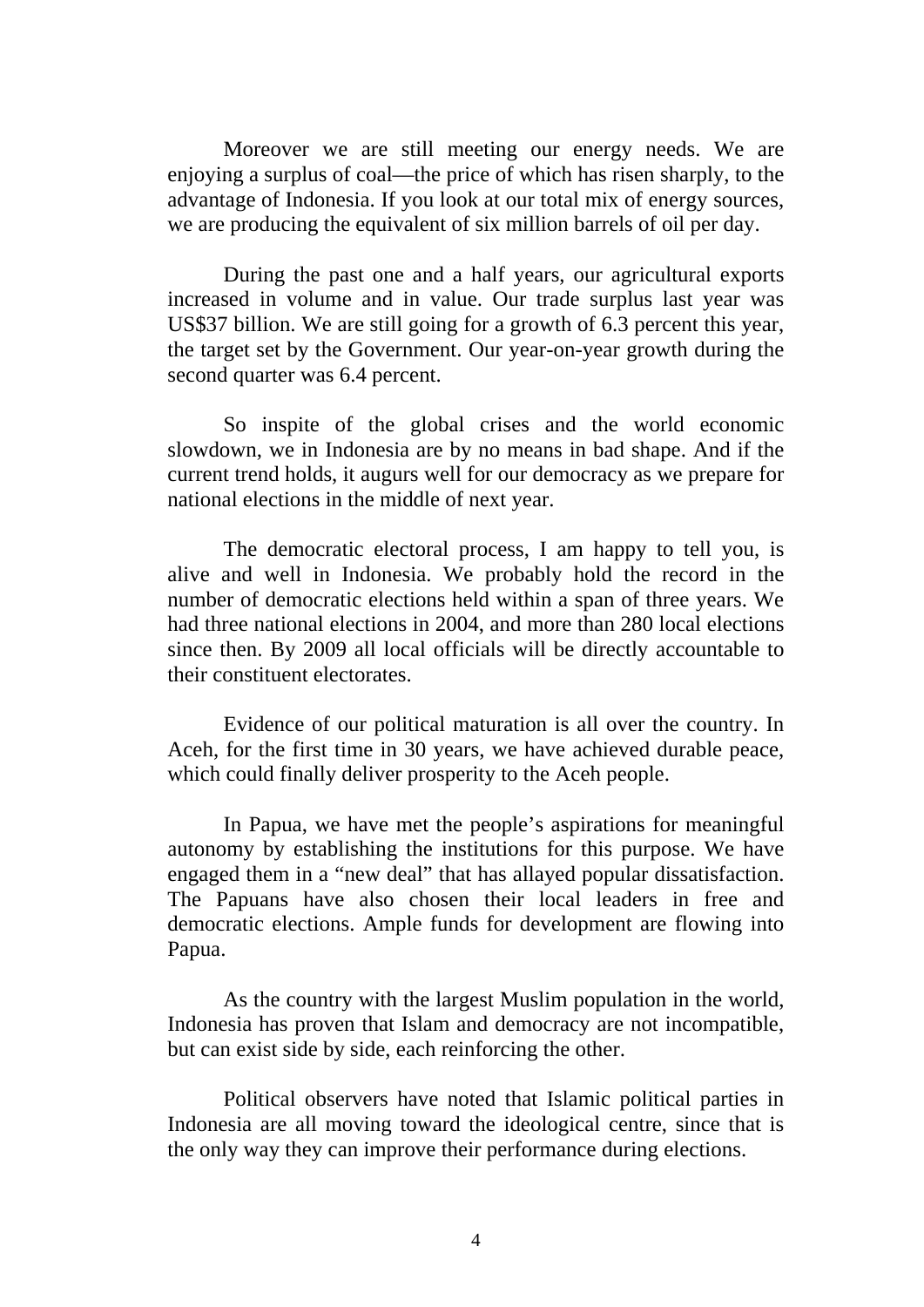We have made our democratic transition. Our challenge now is how to further consolidate our democracy, making it more effective in delivering stability and prosperity to our people.

It is our hope that as we regain our economic dynamism and achieve greater political stability, we will be able to contribute more to the security, stability and prosperity of the East Asian region. We hope to make that contribution largely through the dynamics of a transformed ASEAN.

Today ASEAN is in the final stage of its transformation into an ASEAN Community resting on three pillars: the security, the economic and the sociocultural pillars. This means completing the integration process by 2015 and addressing the development gaps, political and economic, among its members. This means achieving sociocultural cohesiveness.

In all these efforts, the ASEAN Charter will serve ASEAN in good stead. Once in force, the Charter will give ASEAN legal personality, establish institutional accountability and enhance compliance, and affirm ASEAN's role as the driving force in East Asian integration and a robust player in Asia Pacific affairs.

 When ASEAN was newly formed, it took a learning process of almost a decade before the ASEAN countries acquired the habit of dialogue and consultation not only among themselves but also with countries and organizations that are their dialogue partners. In the beginning there was even an unwritten taboo on discussing security issues.

But at the Bali Summit of 1976, the taboo on security issues was lifted with the signing of the Treaty of Amity and Cooperation (TAC) in Southeast Asia. And in the 1980s, ASEAN finally addressed a major regional security issue, the protracted conflict in Cambodia.

As ASEAN's interlocutor, Indonesia organized the Jakarta Informal Meetings (JIM) attended by the parties to the conflict and other interested parties. This was followed by a United Nations process that culminated in the signing of the 1991 Paris Agreement that led to the rebirth of the Kingdom of Cambodia.

Since then, two major intrastate conflicts have been settled in the region. In 1996, a peace agreement was reached between the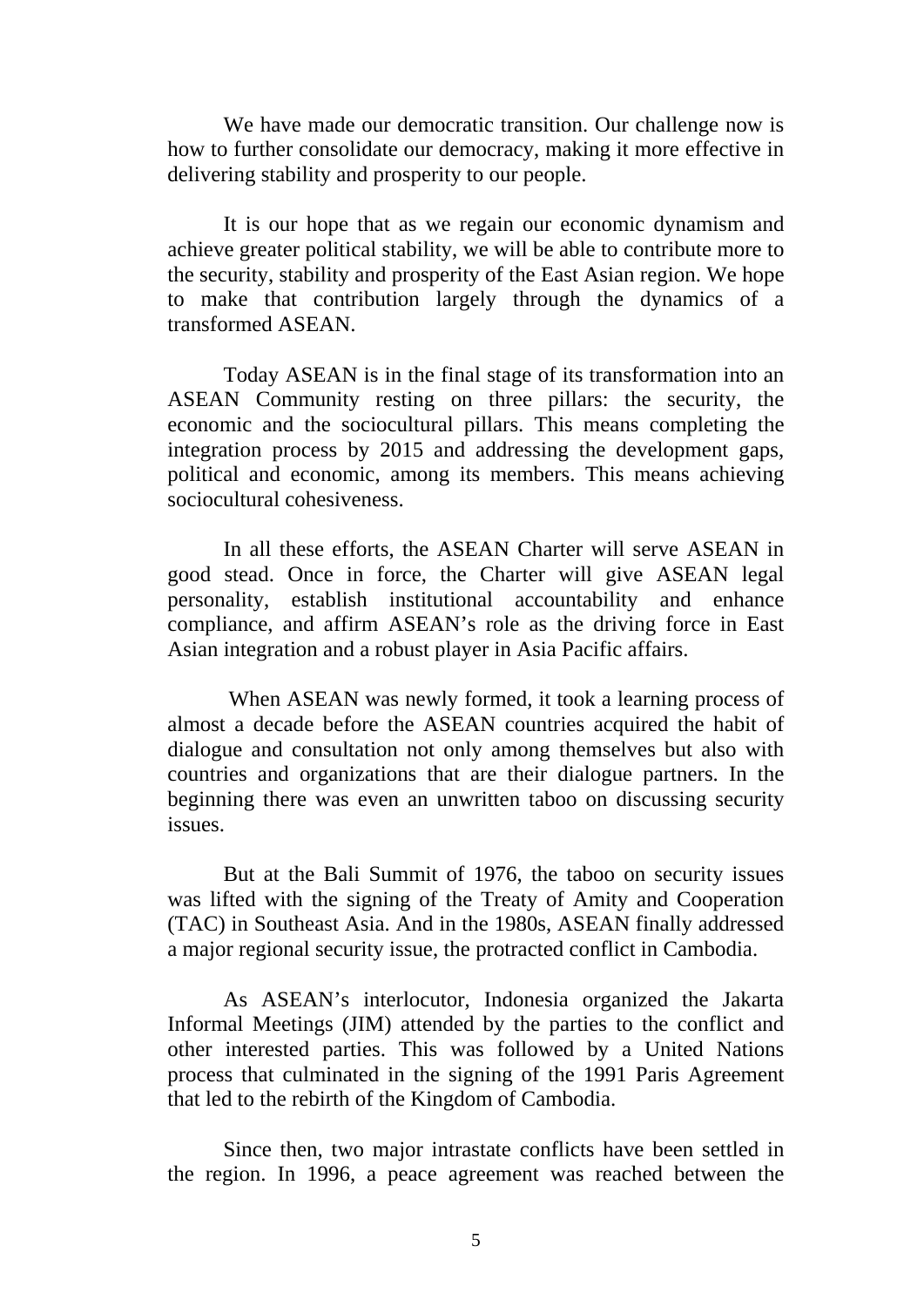Government of the Republic of the Philippines and the Moro National Liberation Front, putting an end to two decades of conflict between the two sides in southern Philippines. And in 2005, three decades of separatist rebellion came to a peaceful end with the signing of a peace agreement between the Free Aceh Movement (GAM) and the Government of Indonesia.

Although ASEAN was not directly involved in either case, the ASEAN spirit was clearly at work through Indonesia serving as facilitator of the MNLF-GRP peace talks, and through the participation of ASEAN countries in the EU-led Aceh Monitoring Mission that supervised the implementation of the GAM-GOI peace agreement.

Now confident in addressing security issues, ASEAN established in July 1994 the ASEAN Regional Forum (ARF) where its foreign ministers can meet with their counterparts from countries that have an impact on the security situation in the Asia Pacific. The aims of the Forum are to build mutual confidence, carry out preventive diplomacy and eventually "elaborate" on a dispute settlement mechanism.

And also since then, ASEAN has grown to include ten countries in Southeast Asia and the ARF has also greatly enlarged his membership. Although the ARF has not moved much beyond confidence building and preventive diplomacy, there is within ASEAN an intensive dialogue on security and military matters among its defence ministers.

And there is today within ASEAN, and between ASEAN and its dialogue partners, a great deal of concrete initiatives in counterterrorism, in ensuring the safety of the Strait of Malacca, in fighting non-traditional security threats and in the management and mitigation of natural disasters.

Also serving as a code of conduct governing relations among ASEAN members and between ASEAN and external powers is its Treaty of Amity and Cooperation (TAC) in Southeast Asia. Signatories and acceding states renounce the use of force and bind themselves to the peaceful settlement of disputes.

In 1997, ASEAN Plus Three was established in response to the Asian financial crisis. It has also served as a platform for East Asian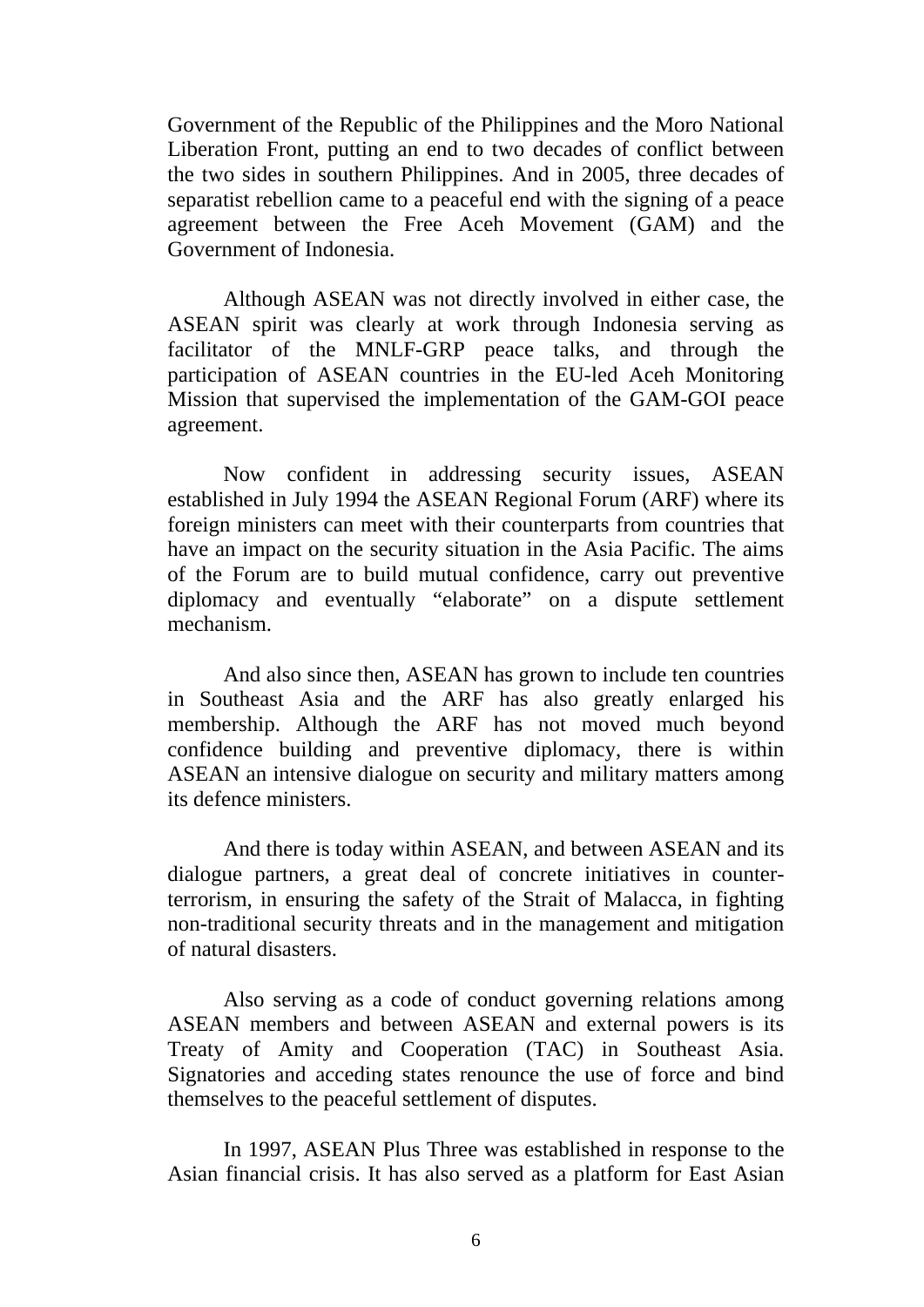countries to strengthen cooperation at various levels and in various fields.

The ASEAN Plus Three Process gained such a momentum that in 2004, ASEAN launched the idea of an East Asia Summit. To some, the East Asia Summit should comprise the ASEAN Plus Three countries. But Indonesia pushed for a more inclusive idea of East Asia, one that embraced India, Australia and New Zealand.

Thus ASEAN redefined the notion of East Asia so that it is no longer just a geographical, racial or cultural entity—but an entity formed over many years of habitual and intensive consultation and cooperation between ASEAN and its dialogue partners.

Not unlike Indonesia itself with its immense diversity of ethnic cultures, the countries that make up the new East Asia are widely varied, but are bound together and made one by a commonality of purpose and values.

With this concept of a more inclusive East Asia, ASEAN remains at the centre not only geographically but also in terms of occupying the driver's seat in this important process.

 Today ASEAN has embarked on a process of negotiating free trade area agreements with six dialogue partners, which can lead to the establishment of an East Asia free trade area by 2015. In a way, this will repeat the process within ASEAN soon after its founding in Bangkok of using economic cooperation as the driving force of its integration. Thus the new East Asia will be consolidated first through a process of economic integration before it goes into a wider field of cooperation.

Thus, during its forty one years of existence, ASEAN as a regional organization has fundamentally shifted the dynamics of the region toward peace and security. And through its networking, it has influenced the dynamics for peace and prosperity well beyond its geographic borders.

Combined with its Northeast Asian partners, ASEAN serves as the main pillar of the East Asia process. To the world, this must be a vitally important process, considering just the geographic magnitude of its coverage.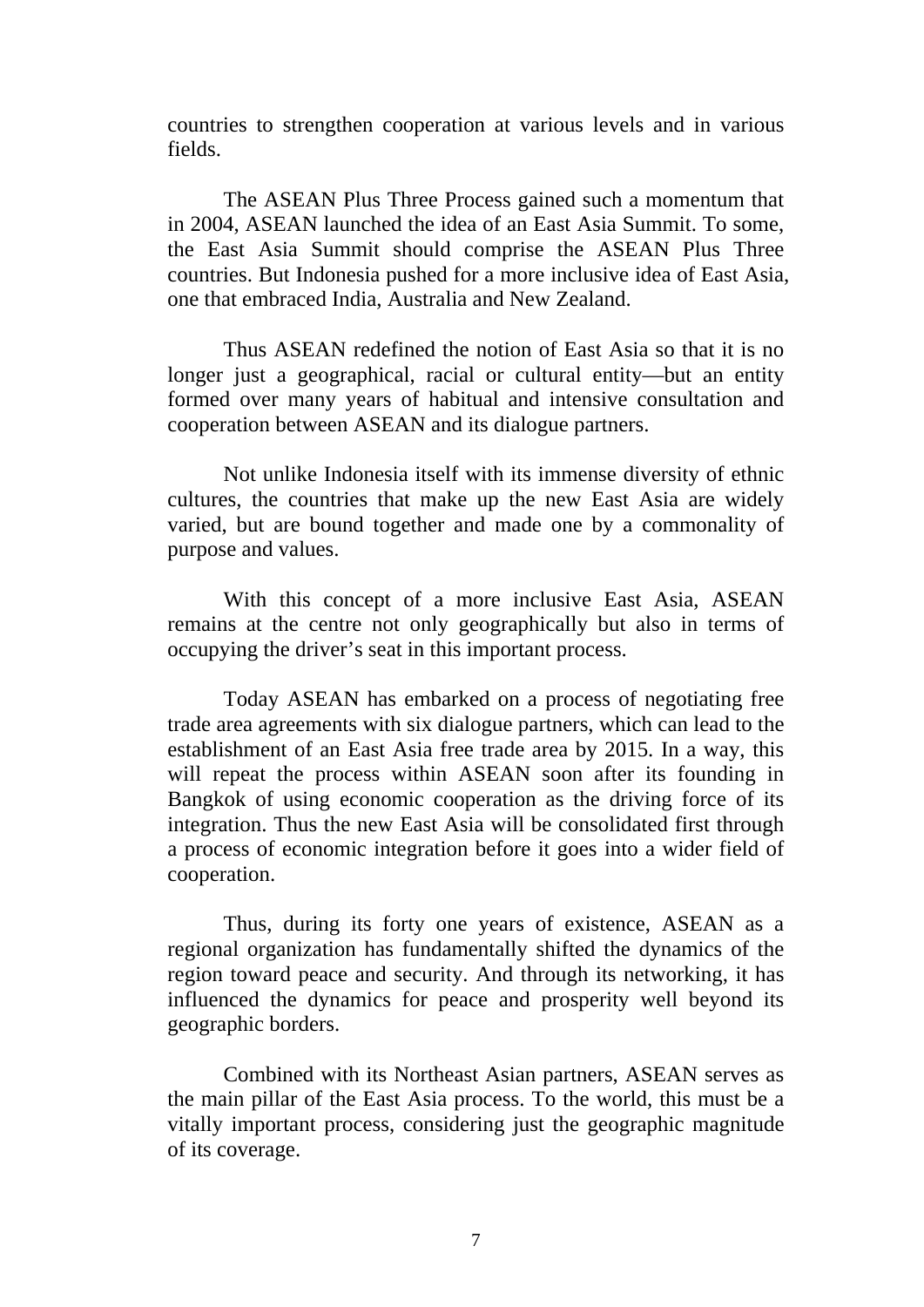ASEAN alone has a population of 567.56 million. Add that to the aggregate population of Northeast Asia (China, Japan and South Korea), which stands at 1.498 billion, and you get a total of 2.065 billion or about one-third of humankind. And if you add to that the population of India, Australia and New Zealand to get an idea of the population represented by the East Asia Summit, you get well more than three billion, which comes close to half of all humankind.

In terms of GDP, ASEAN has a total of US\$1.072 trillion, with a GDP per capita of US\$1,890. Combine that with the total GDP of Northeast Asia, which is US\$8.307 trillion, you get an East Asian GDP of US\$9.38 trillion and a per capita GDP of US\$4,540.

In terms of internal trade, intra-ASEAN trade totals US\$304.89 billion or 24 percent of the aggregate trade of the ASEAN countries. Put together the total internal trade of Southeast and Northeast Asia and you get a total intra-East Asian trade of more than US\$620 billion.

In terms of economic growth, China leads not only the East Asian pack but the rest of the world as well. It has been estimated that China will be the world's largest economy by 2035.

Already a nuclear power with a military capability in outer space and now building a blue water navy, China has doubled military spending in a span of four years. It is therefore important that China remains firmly engaged with forums that are decidedly constructive in orientation, such as the ARF, ASEAN plus Three and the EAS.

The world should be glad that an even more confident China has emerged from hosting the Summer Olympics earlier this month. I imagine that a new infusion of Japanese investment will add to that confidence and also prove rewarding to the Japanese economy. For a confident China that knows and is eager for the rewards of economic and positive political engagement is a tremendous force for East Asian stability and prosperity.

Two other participants to the EAS, South Korea and India, are world leaders in technology, with South Korea already classified as a developed country and India being fancied as in a position to rival China's economic dynamism in a few years' time.

In the midst of all these developments, Japan, which remains the world's second largest economy, must continue playing a pivotal